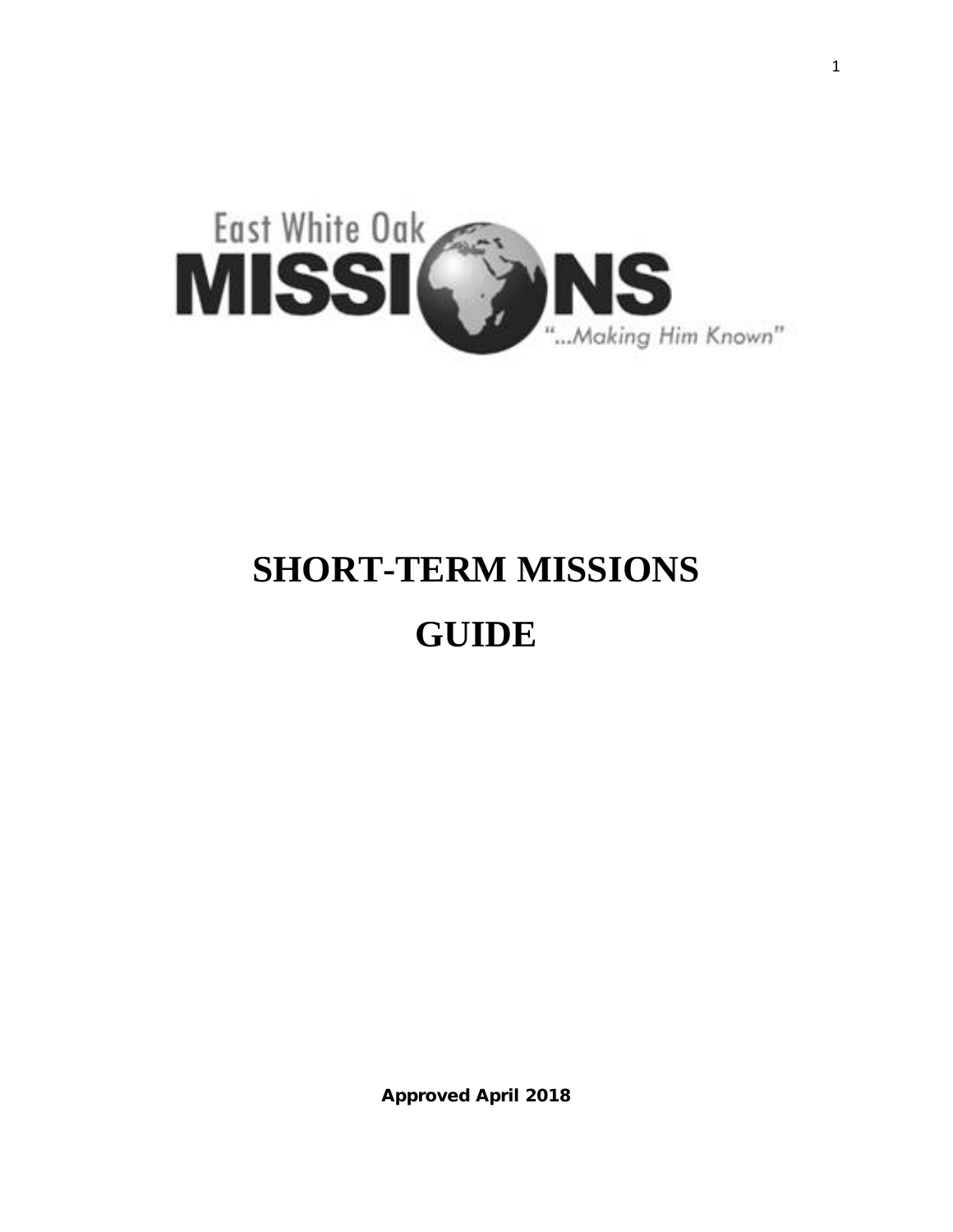# **Table of Contents**

| <b>Introduction to Short-Term Missions</b>                      | 3                |
|-----------------------------------------------------------------|------------------|
| Checklist for Short-Term Team Member or Individual Short-Termer | $\boldsymbol{4}$ |
| <b>Checklist for Short-Term Team Leader</b>                     |                  |
| <b>Short-Term Leader Qualities and Responsibilities</b>         | 9                |
| <b>Short-Term Training</b>                                      | 11               |
| <b>Short-Term Travel, Financial, and Other FAQs</b>             | 12               |
| <b>Role of Local Church with Short-Term Trips</b>               | 16               |
| <b>EWO Short-Term Team Covenant</b>                             | 17               |

Please read each document carefully and fill out the appropriate application (Short-Term Team or Short-Term Individual Application). Provide your signature where necessary and return application to your Team Leader, an EWO Mission Committee member, or the church office at:

East White Oak Bible Church

11922 E. 2000 North Rd.

Carlock, IL 61725

If you have any questions about these documents or short-term missions at EWO, please contact the church office at 309-454-3833.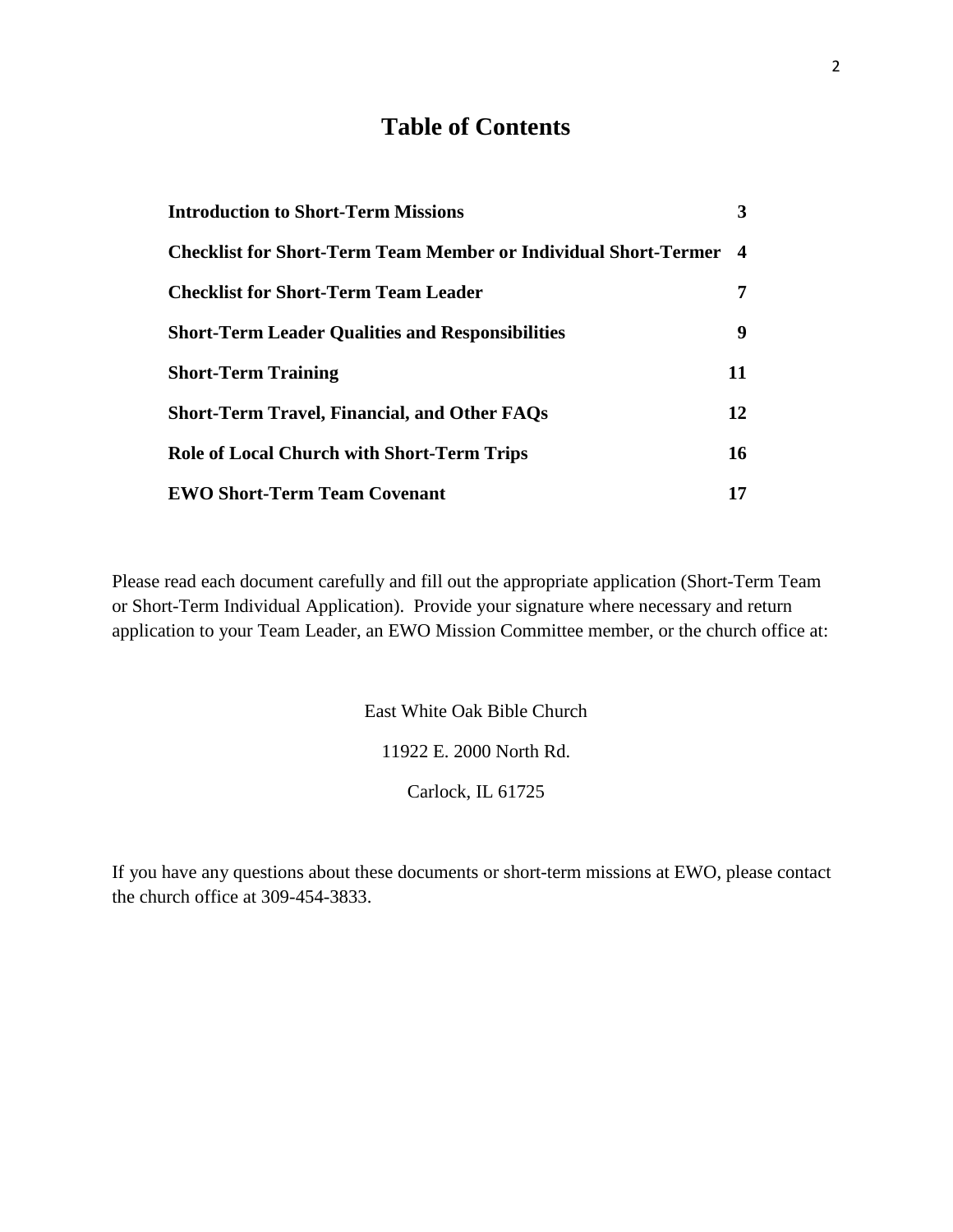#### **Introduction to Short-Term Missions**

#### **Definition of a short-termer:**

A short-termer is a believer who goes into a cross-cultural ministry up to 12 months or less and who considers this a vital step in preparing for a missionary career or life at home as a Global Christian.

#### **Goals for short-termers include:**

- 1. A desire to serve God in the ministry of missions in obedience to the Great Commission.
- 2. Wanting to learn firsthand what missions is really all about.
- 3. Seeking to determine if God is calling them into full-time Christian service.

#### **Requirements for short-termers:**

- 1. Have an active and effective commitment to Jesus Christ.
- 2. Be willing to serve as a representative of Christ and a cross-cultural disciple-maker if God so leads.
- 3. Priority for team membership will be given to members or regular attendees of East White Oak Bible Church. Team members can be from other churches that have sound and like doctrine.
- 4. Be willing to accept full requirements of the short-term assignment.
- 5. Have a personal willingness and openness to spiritual growth.
- 6. Have strong recommendations from church leaders.
- 7. If going with an agency, East White Oak Bible Church needs to approve the agency.
- 8. Engage in pre-field orientation and preparation from the agency and/or sending church.
- 9. Minors **must** be accompanied by at least one parent/guardian and approval **must** be given by any other parent/guardian for minor to participate in an international trip. (Exclusions would be youth ministry trips and possibly domestic trips.)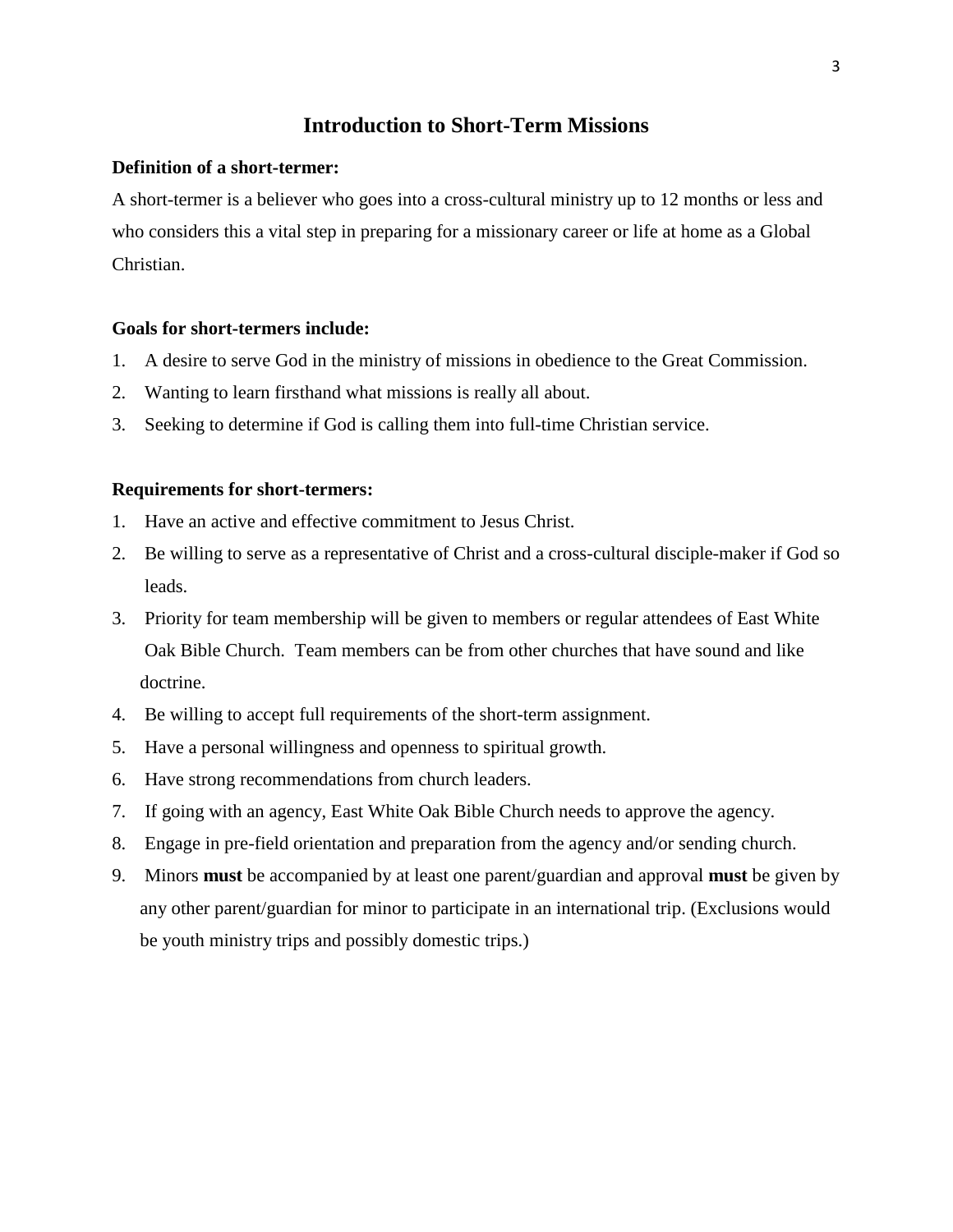#### **Checklist for Short-Term Team Member or Individual Short-Termer**

*As a prospective short-term team member or individual, you have trusted Christ as personal Savior and are a member or regular attendee of East White Oak Bible Church or of a church with sound and like doctrine. You sense the Lord leading you to involve yourself in a short-term mission assignment and are prayerfully considering it. Following are steps needed to make such a ministry trip a reality.*

#### **For all team members:**

- **\_**\_\_ 1. Examine a Short-Term Missions Guide and become acquainted with the contents.
- \_\_\_ 2. Fill out the short-term application and submit it to your team leader, or if applying as an individual, to EWO's Mission Committee. This needs to be done 4-6 months in advance of your departure date.
- \_\_\_ 3. For individual short-termers, seek an appointment with the Mission Committee to share your vision, goals, and plans.
- \_\_\_ 4. For team members, attend any and all team meetings and become an active, contributing member of the team as preparations are made.
- \_\_\_ 5. Begin to make preparations for fundraising by being ready to provide personally at least **50%** or a minimum of **\$500** of the required amount needed for the air ticket; this can be a combination of personal funds and financial support from others. Be prepared to submit this deposit before tickets are booked. The goal for the overall trip is to raise **100%** of the total cost, again coming from personal funds and financial support from others.
- \_\_\_ 6. Write a fundraising letter to send to individuals who know you well. EWO expects those who cannot pay for the trip completely out of their own pocket to write a personal support letter in a timely fashion (see suggestions below). Have someone check the letter for content, grammar, and spelling. Make a list of your relatives and close friends who do not attend EWO and distribute your letter to them. You can write one letter from the entire short-term team that can be distributed to the congregation. Note that the Mission Committee will attempt to help when participants have sent letters and still have financial need.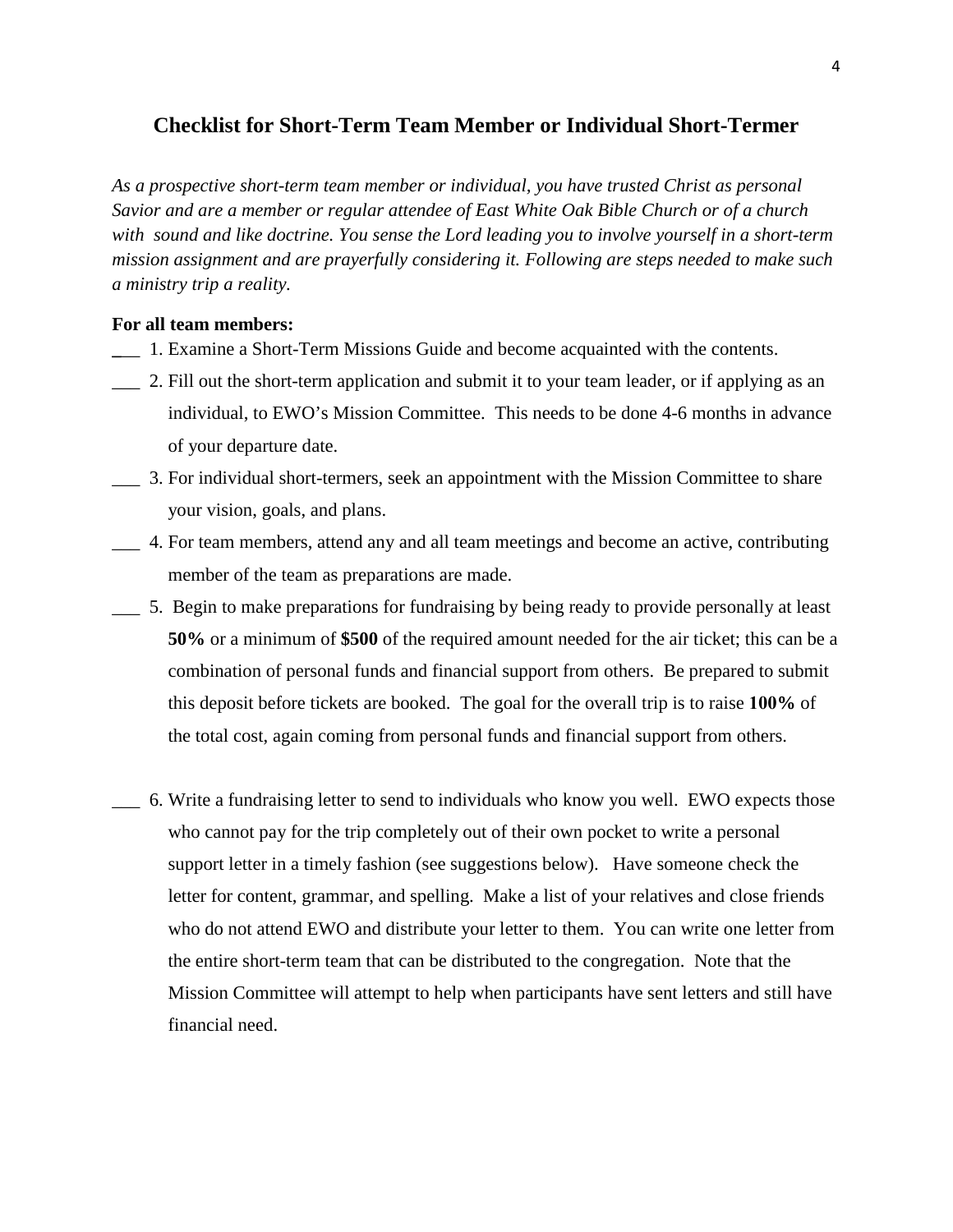\_\_\_ 7. Read carefully questions and answers under Short-Term Travel, Finances and FAQ'S in the ST Guide. Direct questions you may have to your Team Leader if a team member, or to EWO Mission Committee members if an ST individual.

#### **For international team members:**

- \_\_\_ 1. Make certain you have an up-to-date passport if going outside the U.S. If you do not have a passport, apply right away as it can take weeks or months to process. Note the following:
	- Passports (for adults) are good for 10 years and you should have an expiration date at least 6 months post-trip.
	- Expired passports can be renewed (and it is cheaper).
	- You can renew or acquire a passport at many post offices. You will need two pictures of yourself when you apply for your passport. You will also need your driver's license and an original birth certificate with the seal on it when you fill out the application.
- \_\_\_ 2. Visit or consult your doctor a.s.a.p. and indicate your travel plans. Make sure you are up to date with immunizations and medications you may need. A general website that can provide information about health issues is the CDC (Centers For Disease Control & Prevention), at<http://wwwn.cdc.gov/travel/default.aspx>. Type in your destination and the website will make some recommendations. Also consult with the ministry site to determine what is actually needed, as that may differ from the CDC's general recommendations. Some common issues are:
	- Tetanus shot: Normally this is good for 10 years. Consult your doctor and make sure your immunization is up to date.
	- Hepatitis A&B: Immunization against Hep-A&B is highly recommended if you are going to a developing country. It involves getting a shot pre-trip and a follow up injection 6 months after the initial shot.
	- Malaria: You can take pills to protect against malaria for certain regions of the world that tend to have greater mosquitoes or are prone to malaria. Note that you can take pills when in doubt just to be on the safe side and they will not hurt you.
	- Typhoid: Consult website and your doctor about the region to which you will travel, and ask if typhoid is something you need.

#### **Keys to Writing a Fundraising Support Letter:**

- Use one page (front only) and try not to be too wordy. Effective graphics are useful.
- Avoid typographical errors in both spelling and grammar. Draw on some good proofreaders to strengthen your letter.
- Capture your excitement about the trip.
- A return form and pre-addressed envelope can be included and all letters should include a response slip, requesting names and e-mails, so the team can communicate with and thank their supporters.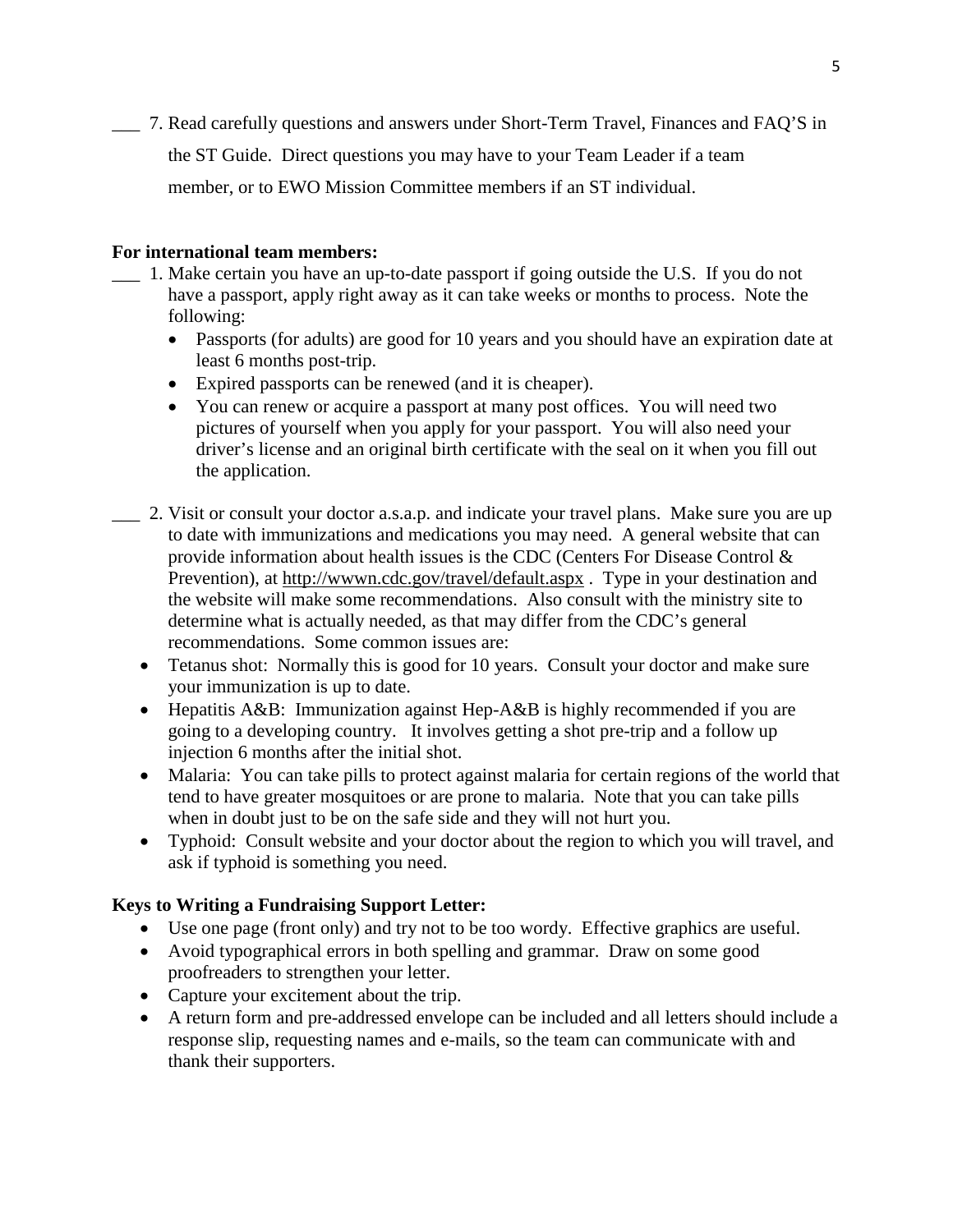- Whatever method is used for replies, letters need to indicate that checks are to be made out to East White Oak Bible Church, 11922 E. 2000 North Rd, Carlock, IL 61725. Do not write name(s) of team member(s) on memo line.
- Send letters early in the process. The ideal planning time that should be allotted for most short-term trips is about 4-6 months. The greater the magnitude and cost of the trip, the greater the training and time for raising such funds should be.

**Note:** Team leaders can negotiate how some of this works on an individual basis, but an early conversation needs to occur where a clear understanding of when personal contributions will be made in a timetable that is agreeable to both parties. It is vitally important that support letters go out very early in the process! Team Leaders are responsible for ensuring that this happens, holding everyone accountable. The sooner it is accomplished the better it will be because the extra time will provide a realistic picture of how much personal and support funding has come in and will allow the Mission Committee an adequate window for considering a team gift, if needed.

#### Sample Wording:

*Thank you very much for your willingness to partner with me in prayer for my upcoming trip! In order that I might be able to express my thanks personally, update you on specific prayer requests, and report back to you how I saw the Lord at work on our trip, please complete the attached response slip. Should the Lord lead you to financially support me on this trip, please make your gift payable to East White Oak Bible Church and indicate on the memo line the name of the trip (i.e., Tanzania trip). Please do not put my name on the memo line or check. Our church financial secretary will notify me that a gift has been submitted by you. He or she will not disclose the amount. By following this procedure, your gift is fully tax-deductible and I can personally express my appreciation.* 

Sample Response Slip (add your own information where bold italics are below):

# **\_ \_ \_ \_ \_ \_ \_ \_ \_ \_ \_ \_ \_ \_ \_ \_ \_ \_ \_ \_ \_ \_ \_ \_ \_ \_ \_ \_ \_ \_ \_ \_ \_ \_ \_ \_ \_ \_ \_ \_ \_ \_ \_ \_ \_ \_ \_ \_ \_ \_ \_ \_ \_ \_ \_ \_ \_ \_ \_ \_ \_ \_ \_ \_ \_**  *Anywhere* 2018

\_\_\_\_ Yes! I will commit to praying for the team as they serve in *Anywhere***.**

\_\_\_\_ Yes! I will commit financially to support the team as they serve in *Anywhere.*

Please make check payable to "East White Oak Bible Church." For IRS purposes please do not put any names on the check. Please give your responses to a team member or put them in the *Team Leader's* church mailbox. If you'd like to designate support for a specific team member, please put his or her name on the line below.

| First Name:             |        | Last Name: |                                 |
|-------------------------|--------|------------|---------------------------------|
| <b>Mailing Address:</b> |        |            |                                 |
| Phone:                  | E-mail |            | (We'll send updates via e-mail) |
| Support for team member |        |            |                                 |

Please contact *Team Leader* with questions at *(309)555-5555.*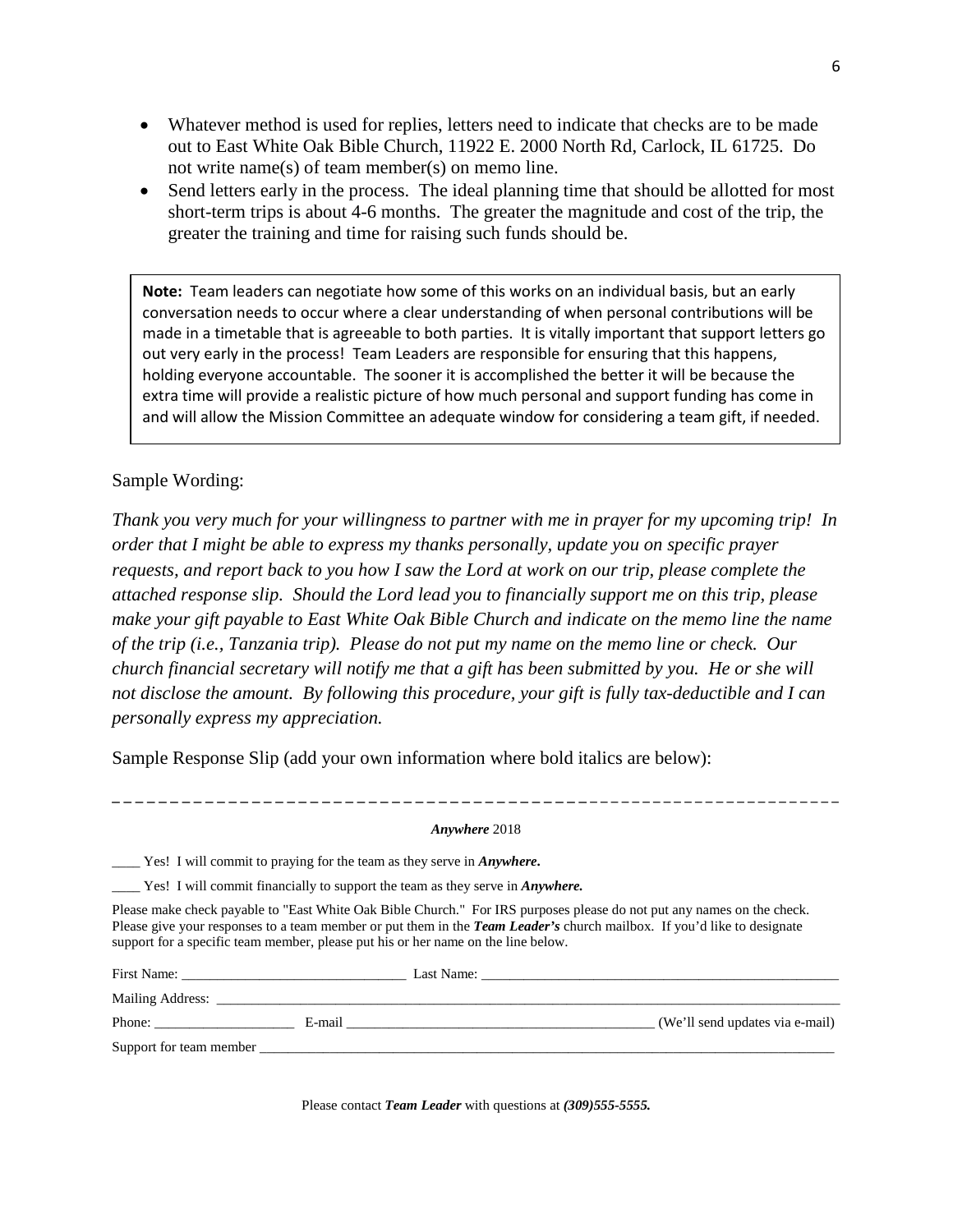#### **Checklist for Short-Term Team Leader**

\_\_ 1. Download and print out a Short-Term Missions Guide from the EWO website and become acquainted with the contents, especially the section on Short Term Leadership: Qualities and Responsibilities of an ST Team Leader. (*An ST Team leader needs approval of the Mission Committee, even if he/she has served as a previous leader.)*

\_\_ 2. You will need to fill out the Short-Term Team Application or update and revise an original one as there will be differences in dates and team information. Submit this application with those of present team members to the Mission Committee.

\_\_ 3. Submit a request to the Mission Committee for the formation of a team to the ministry area of interest. This needs to be done 7-8 months prior to the desired time frame. A member from the Mission Committee will work with you in preparations for your trip.

\_\_ 4. Make contact with the EWO missionary or other Christian worker in the particular country or location of interest to obtain confirmation of willingness to host a team and what types of ministry might be available.

\_\_ 5. Promote the short-term trip with specific dates through various means within the church body.

\_\_ 6. Bring together in an introductory meeting those expressing interest in this short-term trip. Share general information about the location and ministry opportunities as you understand them to be at that point as well as information related to the process involved in going on the shortterm trip. Make certain that each one interested has a short-term team application.

\_\_ 7. Establish a deadline for indicating a definite "yes" to be included as a member of the team. A completed application must be submitted at this time to you; send all applications to the Mission Committee Chair.

\_\_ 8. Call a second meeting for those who are confirmed team members, go over the team covenant, and share expectations of team members, including fundraising matters. Make certain each team member has a current passport if going out of the U.S.

\_\_ 9. If going outside of the U.S., collect copies of passports from each team member. Keep a copy in the information file you take with you on the trip and give a copy to the church office prior to departure. If team members have a second photo from their passport or visa, they might wish to take it with them as this could expedite a new passport in case theirs was lost.

\_\_ 10. Research and bring together the best travel prices. Add in anticipated expenses for field accommodations, food, and other possible expenses, and share the total cost of the trip with team members at least 4-6 months ahead of the ministry trip.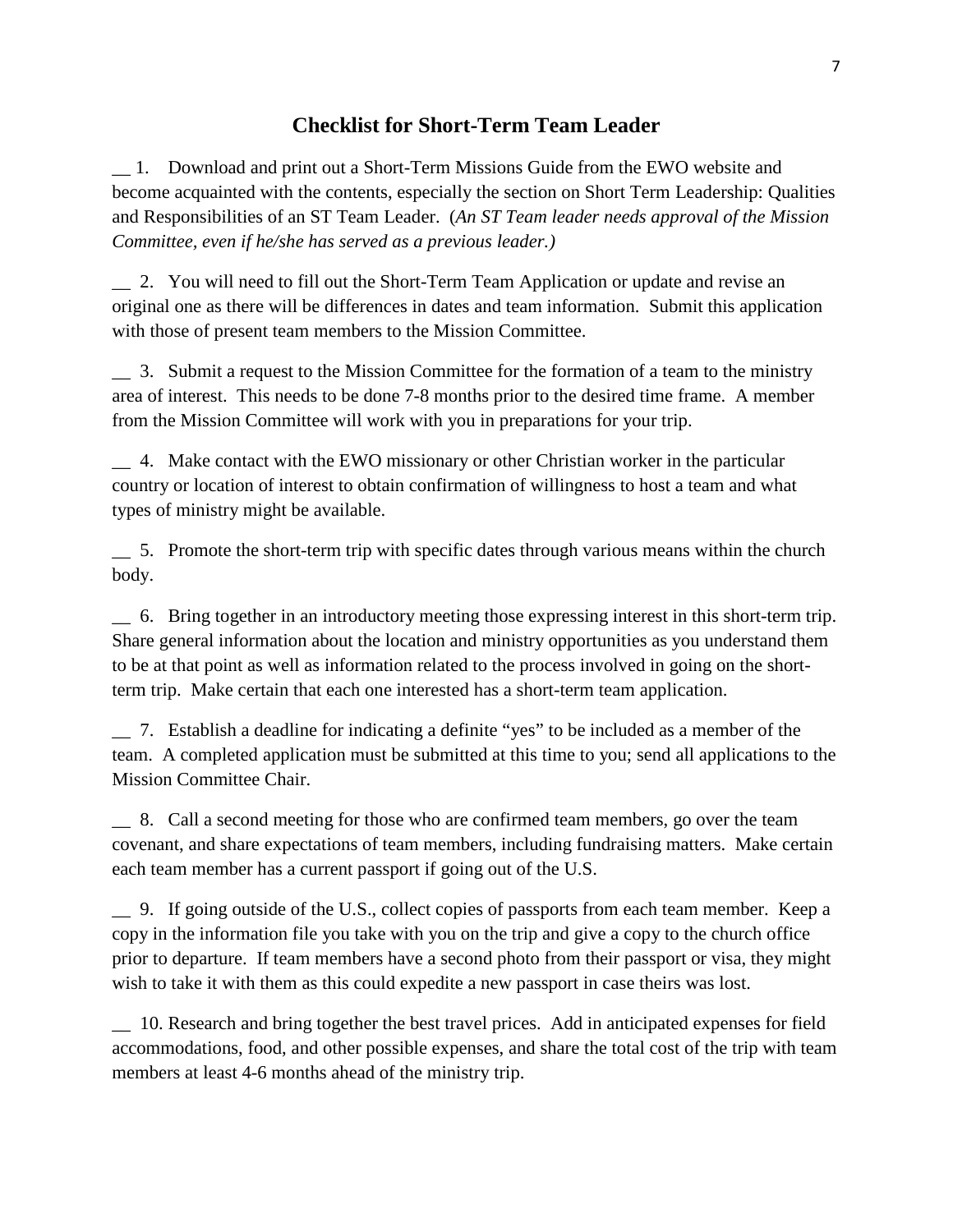\_\_ 11. Purchase air tickets on the basis of team member confirmation, not on estimates of number of team members. Make certain **50%** of airfare for each team member is in before booking them a ticket and that the fundraising of the team shows indication for full payment of the tickets. The goal is to be able to pay for tickets from funds collected rather than purchasing tickets via a charge card.

*\*The Mission Committee recommends that you use a travel agency for both tickets and travel insurance. One benefit of using a mission's travel agency is the possibility of having extra free bags. Two that have been helpful in the past are: [www.goldenruletravel.com](http://www.goldenruletravel.com/) and [www.economytravel.com.](http://www.economytravel.com/) You may find that fares and itineraries are better when purchased directly from an airline, so do your research to determine the best option for your team.*

\_\_ 12. Research and share information on packing, weight restrictions, size restrictions, etc. for your specific destination.

\_\_13. Arrange regularly scheduled meetings and orientation of team members on topics such as fundraising and writing of support letters, cultural awareness, how to prepare for a short-term ministry trip, and the importance of being a good learner. Bring in individuals who have served cross-culturally or gone on short-term trips who can be trainers to prepare team members.

\_\_ 14. Stay on top of deadlines for completion of applications, support letters, and fundraising. Follow up with individual team members to encourage and support in every way.

\_\_ 15. Team leader or designee maintains all financial records and gathers receipts to be submitted to Church Treasurer upon return.

\_\_ 16. If the team leader (or his or her designee) does not complete all of the items on the checklist or does not complete them in a timely manner, he or she may be asked to step down as team leader and/or the trip may be cancelled.

\_\_ 17. Have each member of the team sign and date the Short-Term Covenant. Give a copy to your Mission Committee liaison or the Mission Committee Chair.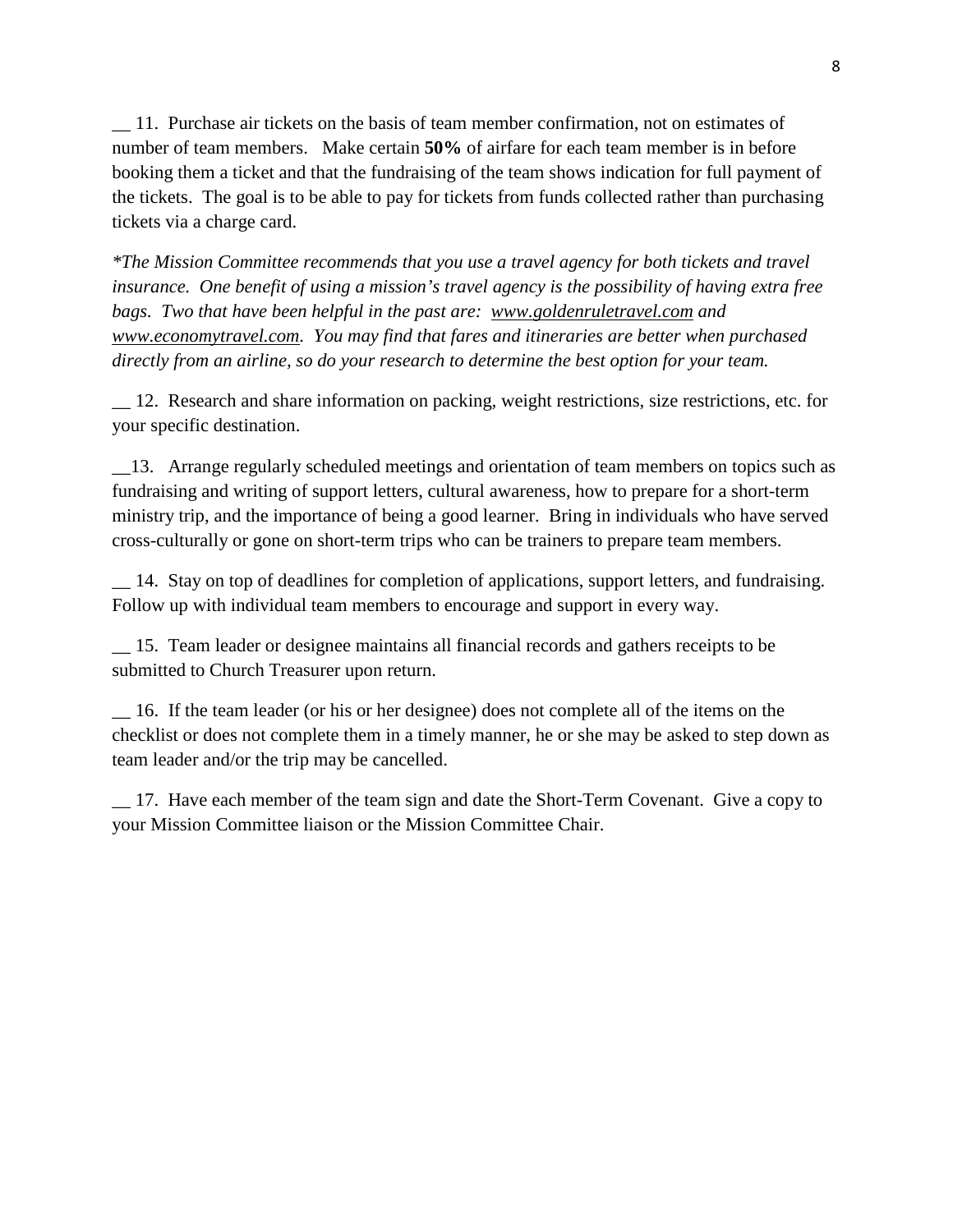# **Short-Term Leader**

#### **Qualities of a Short-Term Team Leader:**

1. Is a sensitive, mature Christian who seeks to practice in daily life the spiritual principles of prayer and personal Bible study desired in each short-termer.

2. Is a member of East White Oak Bible Church for at least one year, has been involved in some aspect of ministry, and has a strong recommendation from church leaders.

3. Has good communication skills and an ability to work well with others.

4. Has sensitivity to other cultures and preferably some first-hand experience with other cultures.

5. Has a good grasp of requirements needed for a cross-cultural trip and the ability to organize these ideas in an orderly manner to be useful in training and easily followed by team participants.

6. Has an ability to spend time with short-termers, being approachable and available for discussion, questions and answers, and sharing of ideas. At the same time, being willing to be vulnerable, able to lovingly confront and hold team members accountable.

7. Recognizes and utilizes the gifts and abilities of team members.

#### **Responsibilities of a Short-Term Team Leader:**

1. You have a desire or sense the Lord would have you bring together and lead a team on a Short-Term mission trip to a particular country or location, possibly a place where EWO missionaries or other Christian workers are serving.

2. Use the checklist at the beginning of the guide as steps to follow. Check off as each step is completed.

3. Spend time with team members to get to know them and their walk with God, to assess abilities and gifts, and to determine where they might fit within the team.

4. Continue to connect with field facilitator for further information regarding ministry tasks, housing, transportation, cost of trip, and other details of importance to the team.

5. Make prayer a priority for each other during the preparation stage, while on the field, and following the trip. Pray especially for team unity in every decision and activity that takes place.

6. In the course of meeting together, if it becomes apparent that there is an issue or issues the team leader discerns regarding a member of the team resisting or avoiding authority, the team leader needs to confront the team member before ticket deadlines. If there is any insubordination on the field, immediate expulsion at personal expense may be necessary.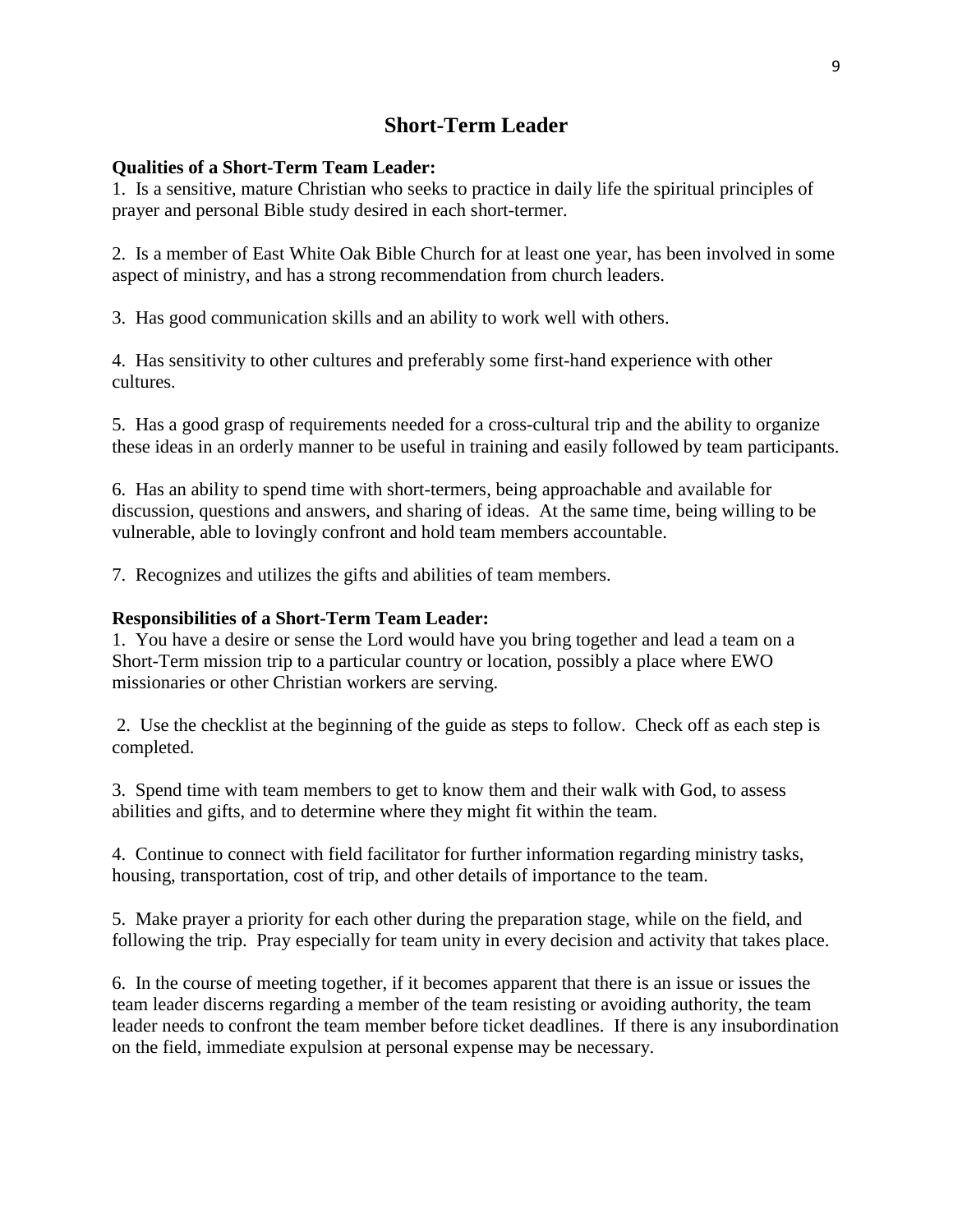7. Team leader is responsible to determine and arrange for the finances that will be used by the team in the cross-cultural setting, whether this will be withdrawal from a bank account set up for this particular trip, whether individuals will be personally responsible for individual finances, etc.

8. In travel to and from place of ministry, keep team together as much as possible. Organize travel to and check-in at the airport.

9. In place of ministry, team leader is liaison between team and the field facilitator for outworking of assignments and for any issues that arise between team members and field receivers.

10. Once in place of ministry, arrange daily debriefing times to discuss highlights and concerns of the day's activities. If possible, schedule a debriefing/evaluation time with the field facilitator at the conclusion of the trip. Schedule a longer debriefing time with team members as a follow up session within a week to ten days after returning home.

11. The Team leader or his or her designee will submit a written report, including the work completed, recommendations for any subsequent trips, insights into the missionary or ministry's work, notation if the budget was adequate, etc. to the Mission Committee Chair within one month of return.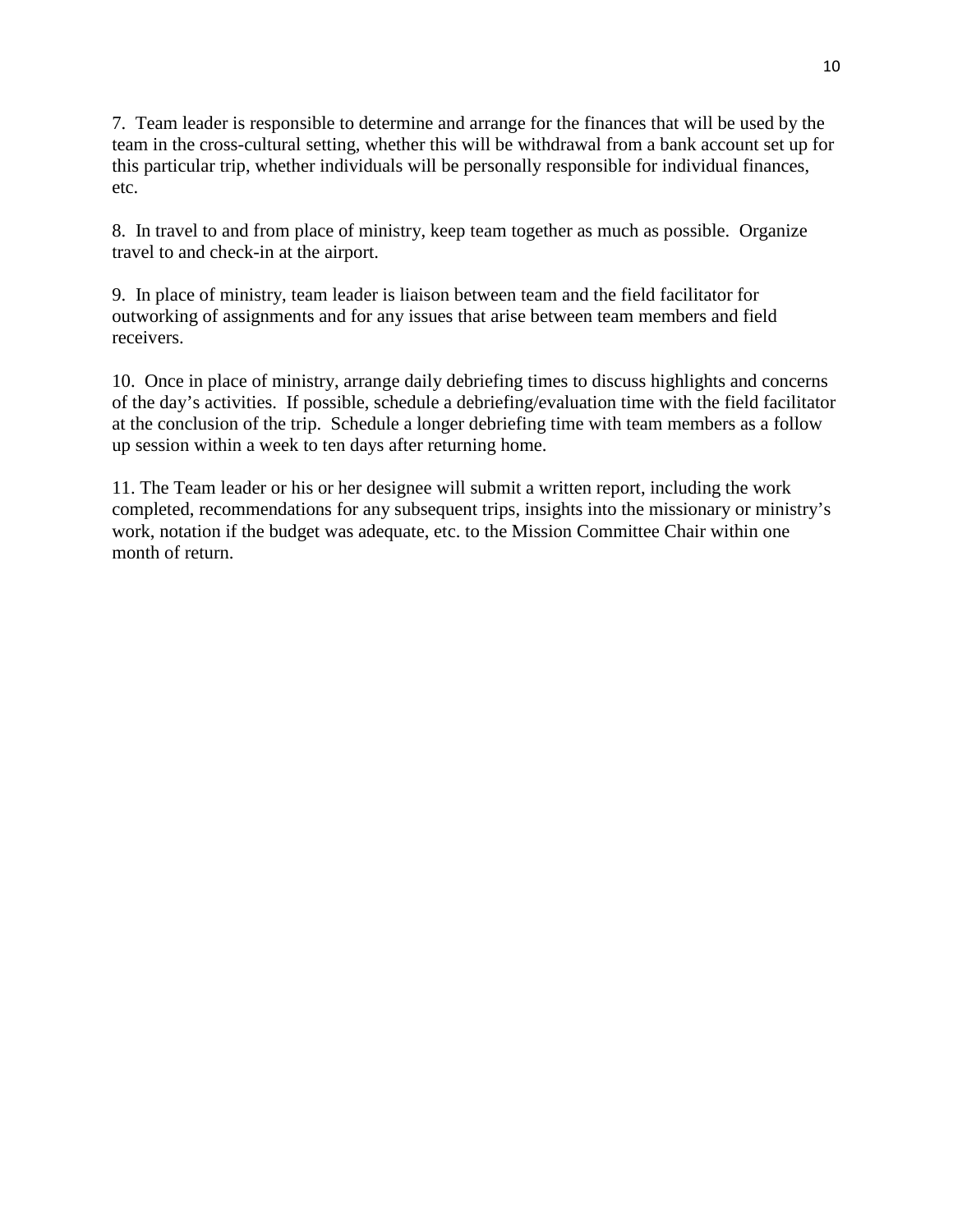# **Short-Term Training**

*Individuals are most effective in a cross-cultural context of ministry when they have received appropriate training in several areas:*

- 1. Personal Preparation:
	- Having an understanding of a biblical basis for mission
	- Understanding the purpose of outreach
	- Being spiritually prepared personally through regular Bible study and prayer
	- Willing to surrender personal agenda for the sake of team unity
	- Understanding something of spiritual warfare and the importance of prayer
	- Readiness for adjustments, change, conflict resolution
- 2. Cross-Cultural Awareness
	- Learning about cultural context and people
	- Learning appropriate greetings, dress, behavior
	- Need for respect and acceptance of differences
- 3. Logistics
	- Travel arrangements and necessary documents
	- Prescriptions, immunizations, health, and hygiene
	- On field housing, transportation, food
	- Packing and airline restrictions, if applicable
	- Risk and liability issues
	- Customs and immigration, if applicable
	- Policies: cancellation, dating, smoking/drinking, photos and videos, cell phone usage
- 4. Team Prep Activities
	- Teamwork on fundraising letter and approaches to fundraising
	- Determining individual team roles: e.g., coordinating prayer requests, devotional leader, blog coordinator and writers, packing organizer, etc.

*The Mission Committee will designate individuals to work with teams and individuals in preparing for ministry trips.*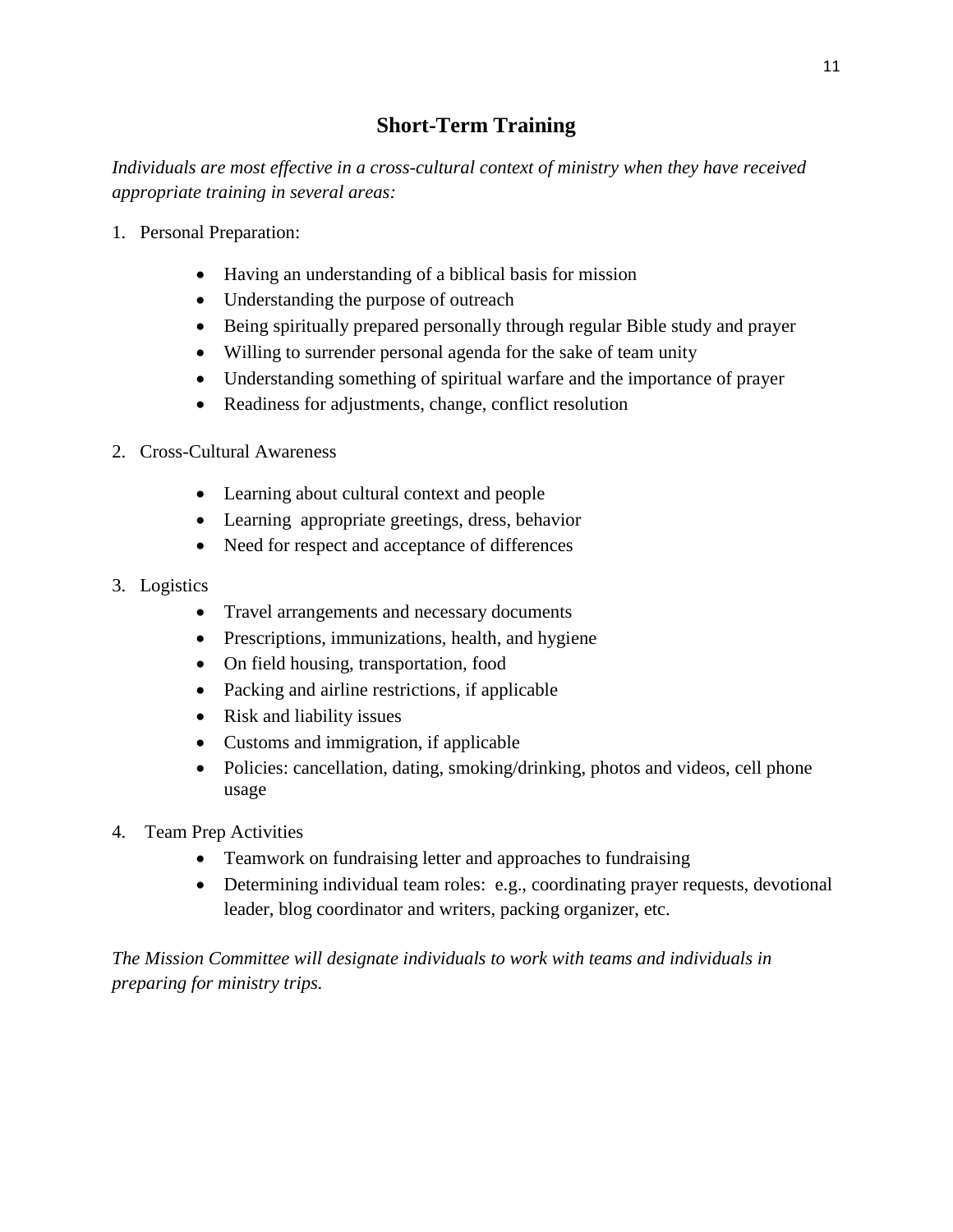# **Short-Term Travel, Financial, and Other FAQs**

#### **1. How is the cost determined?**

Each team budget contains several major expense categories: airfare; vehicle rental and gasoline; housing; food; shipping costs, visas and work permits; ministry materials; construction materials; and more. Every effort is made to minimize costs without jeopardizing the quality, effectiveness, or safety of the ministry.

# **2. What is NOT included in the cost?**

Personal expenses such as:

Passports/passport photos, if applicable Prayer letters Medical exams, shots, and travel medications, if applicable Souvenirs Personal meals separate from the team Tourist-type events unless agreed to by the entire team.

# **3. What is expected from each team member related to raising funds for the trip?**

The issue of fundraising will be discussed at one of your initial team meetings. In general, we use three basic principles when it comes to raising support for mission trips:

a. We encourage each team participant to make a contribution of **50%** to the cost of air tickets for the trip, from personal funds or financial support from others, payable as a deposit prior to ticket purchase. Thereafter, a team member can contribute whatever is possible to the total cost of the trip, with a goal of **100%** of cost. Further support can be raised through the writing of prayer letters.

b. We encourage team participants to seek financial support from friends and family via prayer letters. Even if team members can afford to pay for the entire trip themselves, they are encouraged to send out prayer letters to raise prayer awareness. Two of the critical goals of the trip are to involve as many people as possible in world missions and to understand that partnership in missions involves prayer support as well as financial support.

c. Team members should submit their prayer letter to their team leader for approval prior to distribution. Individual short-termers may submit their prayer letter to a member of the Mission Committee for approval prior to distribution.

# **4. Is financial support available from the church?**

If given enough time to pray, plan (budget), save money, and send out personal prayer letters on schedule, the funds will come in. If necessary, the Mission Committee may be able to help when participants have followed all of the outlined steps.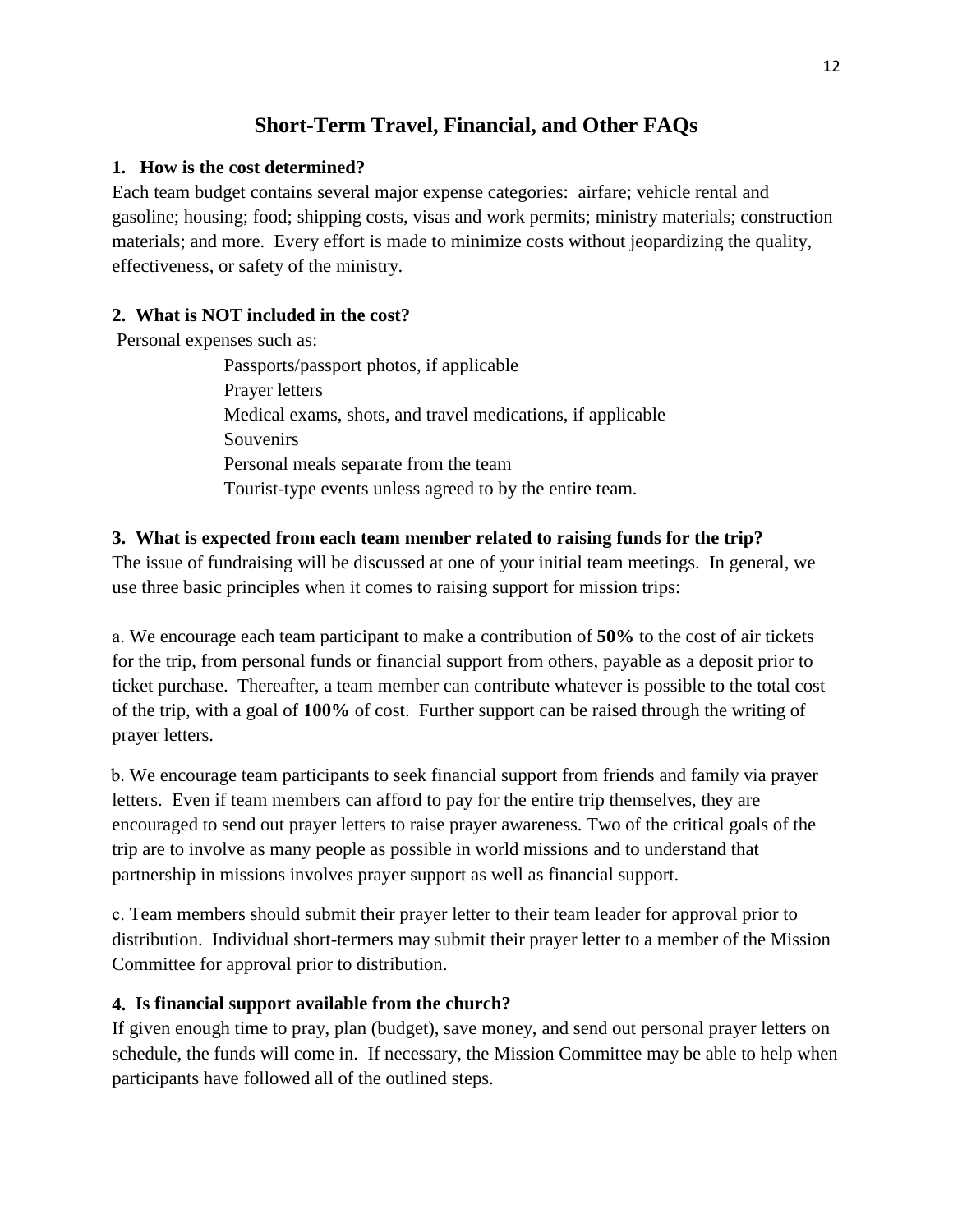#### **5. What if more money comes in for me than what I need?**

Throughout this ministry trip, you will function as part of a team. Your effectiveness is determined not just from an individual standpoint, but also as a team. Each person's ability to raise funds varies. Therefore, since the goal is to fund the entire team, any monies given beyond what you need will go to support other team members who are struggling with their funds, or for proposed projects to be accomplished.

# **6. How important are financial deadlines?**

The deadlines are vital. Usually the deadline is based on a major payment for airline tickets, visas, housing accommodations, or vehicle rental deposits. Therefore, every effort must be made to meet financial deadlines on time. A **50%** deposit is required for the purchase of your air ticket and is not refundable should you decide not to go after the ticket is purchased. If, through unforeseen circumstances, you face difficulties with raising the remaining funds for the trip, let your team leader or a Mission Committee member know.

# 7. **Is this trip tax-deductible?**

Yes, as long as the person giving financial support to you makes the check out to East White Oak Bible Church. The church will only give receipts on donations of \$250.00 or more. Otherwise, the canceled check is the receipt. Please inform your financial supporters.

Your personal monies that you contribute are also deductible as a charitable donation. However, in order for a contribution to be deductible, it must also be non-refundable. If you change your mind about participating on a team or if something arises that prevents you from going as planned, all monies given for you (both personal monies and monies contributed by family/friends) are not refundable or transferable. The protocol noted in #10 below will then be in effect.

Certain other personal trip-related expenses paid by participants may be deductible as a charitable contribution.

# **8. What is the proper way to explain to people how to give money to the team or to an individual candidate personally?**

This topic will be covered by your team leader at one of your first team meetings, but the following points may be helpful:

- Funds given for a ministry trip are to be above and beyond normal tithes and offering commitments made by them.
- Make all checks payable to East White Oak Bible Church.
- Your name is not to be noted anywhere on the check, but it is to be noted on the response slip from your support letter.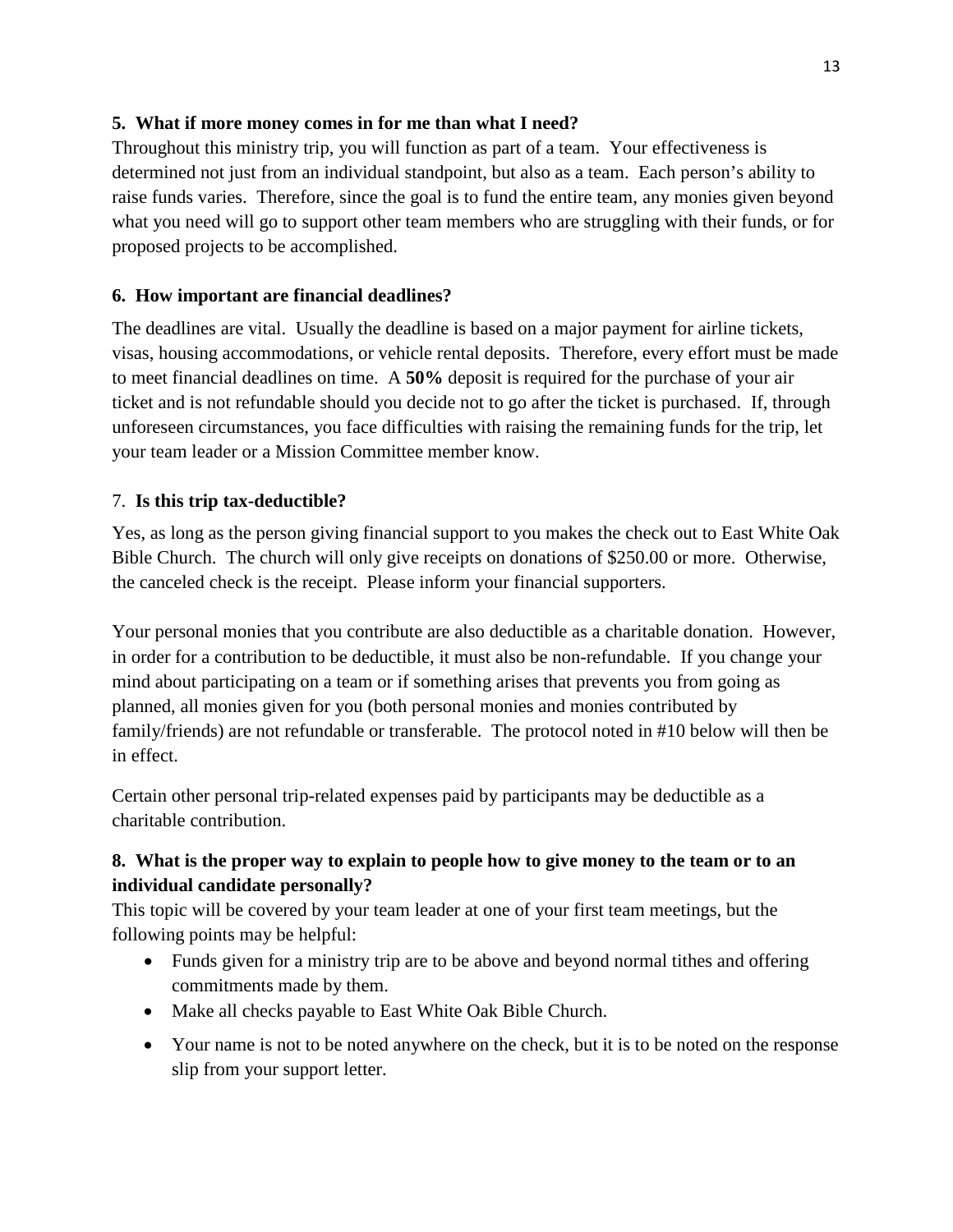- Funds that exceed your individual needs will go to assist others on your team. Excess funds will not be carried over for your participation on another ministry team. Contributions are non-refundable.
- All funds must be in by the final deadline.

#### **9. Is it possible to find out who has given and how much they have given towards my support?**

Due to IRS privacy regulations, the church cannot notify the team of personal contributions. This is why the response slip from your support letter is an important means of notification for your team, as it gives the church permission to notify the team that a donation has been made, but not the amount of the donation.

# **10. If I decide to cancel my involvement in the trip or the trip itself is canceled, can I get my money back?**

According to East White Oak's interpretation of the tax codes/laws, tax-deductible contributions are non-refundable. These funds will, however, stay in the Short-Term Missions Fund to assist other East White Oak sponsored short-term teams. If you cancel your involvement after travel documents are purchased (airfare, visas, etc.), you will be expected to cover all fees, penalties, and losses incurred at that point.

# **11. What is a visa?**

A visa is permission to enter a foreign country requiring such a document. It is granted by the government of the country and is stamped into your passport or affixed to your passport. Not all foreign governments require a visa. You will need to check the Foreign Entry Requirements for the country you plan to visit. Please check to see if the visa can be granted at the port of entry or needs to be obtained prior to leaving the U.S. If a visa is required prior to leaving the U.S., appropriate visa application forms can be obtained for you to complete. Most visa applications require two or three passport-size photos as well. The visa fee for each team member is included in the team budget. (Note: If you are not a U.S. citizen, please make certain that the team leader and the Mission Committee know this information. It may mean a different visa process for you.)

# **12. What about travel insurance?**

If you are going out of the country, trip cancellation/medical insurance will be arranged through the travel agency for the team, as arranged by the team leader. Team members are encouraged to contact their personal medical insurance providers to determine any coverage they have when out of the country.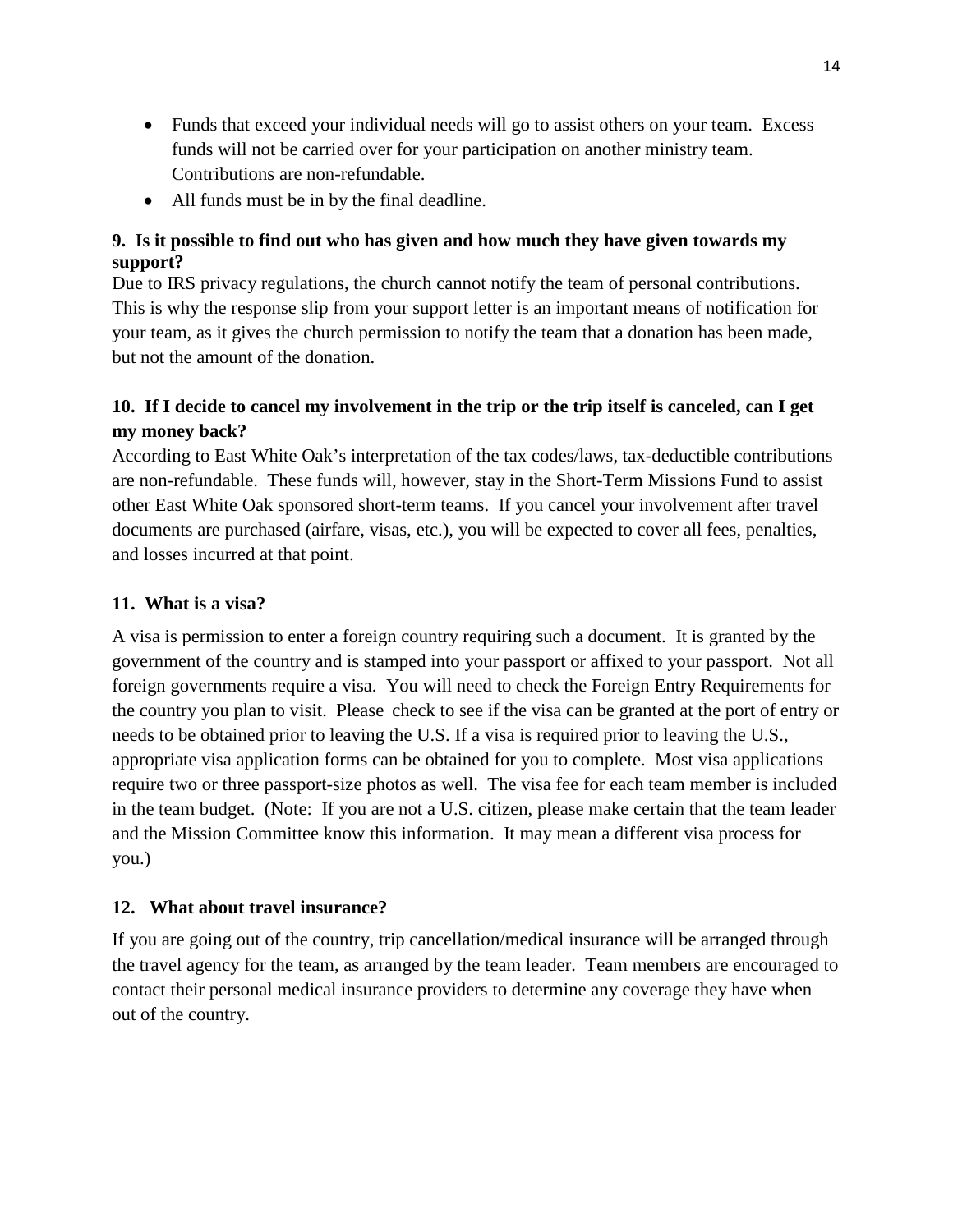# **13. Is it possible for individuals to arrange separate itineraries to visit friends, participate in other ministries, or sightsee before or after the trip, or to use personal frequent flyer miles?**

With rare exceptions, personal itineraries are to be avoided unless it is necessary to accomplish the goals of the team.

#### **14. Is alcohol or smoking accepted by team members on an EWO short term trip?**

For the sake of team unity and to avoid any offense to both host and host cultures, EWO requests that team members abstain from drinking alcoholic beverages or smoking.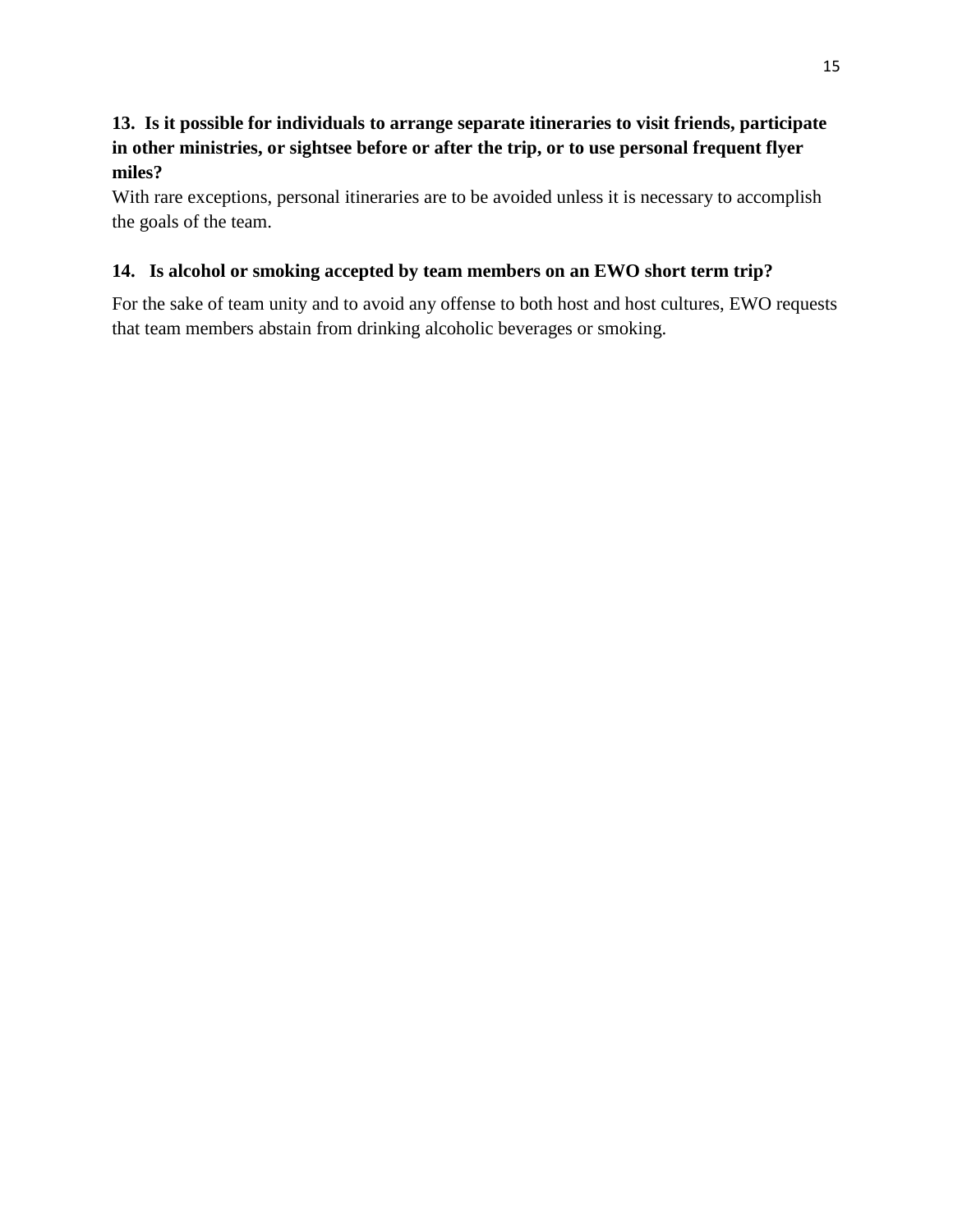# **Role of Local Church with Short-Term Trips**

#### **Pre-field:**

- 1. Promote short-term trips and encourage participation on trips by individuals within the church.
- 2. Provide information as to ministry possibilities and opportunities with church-supported missionaries and assist with contacting these on-field missionaries.
- 3. Assist in the designating and appointing of a team leader for teams.
- 4. Encourage team leader and trainers in the preparing of team members for ministry.
- 5. Encourage individuals pursuing short-term ministry trips.
- 6. Provide prayer support at all times and financial support as possible.
- 7. Provide a commissioning ceremony for the team or with an individual short-termer with the entire church prior to team's departure.

#### **On-field:**

- 1. Continue prayer support throughout the duration of the trip for safety, protection, and effectiveness of ministry.
- 2. Provide a means for maintaining contact with a team or individual throughout the duration of the trip and share updates with the congregation. The team should set up a blog through the church office, if possible.

#### **Post-field:**

- 1. Provide opportunities to report including a brief report to the entire church body as soon as possible, a report to the Mission Committee, and other reporting opportunities with groups within the church.
- 2. Continue to mentor individuals interested in pursuing longer term missions.